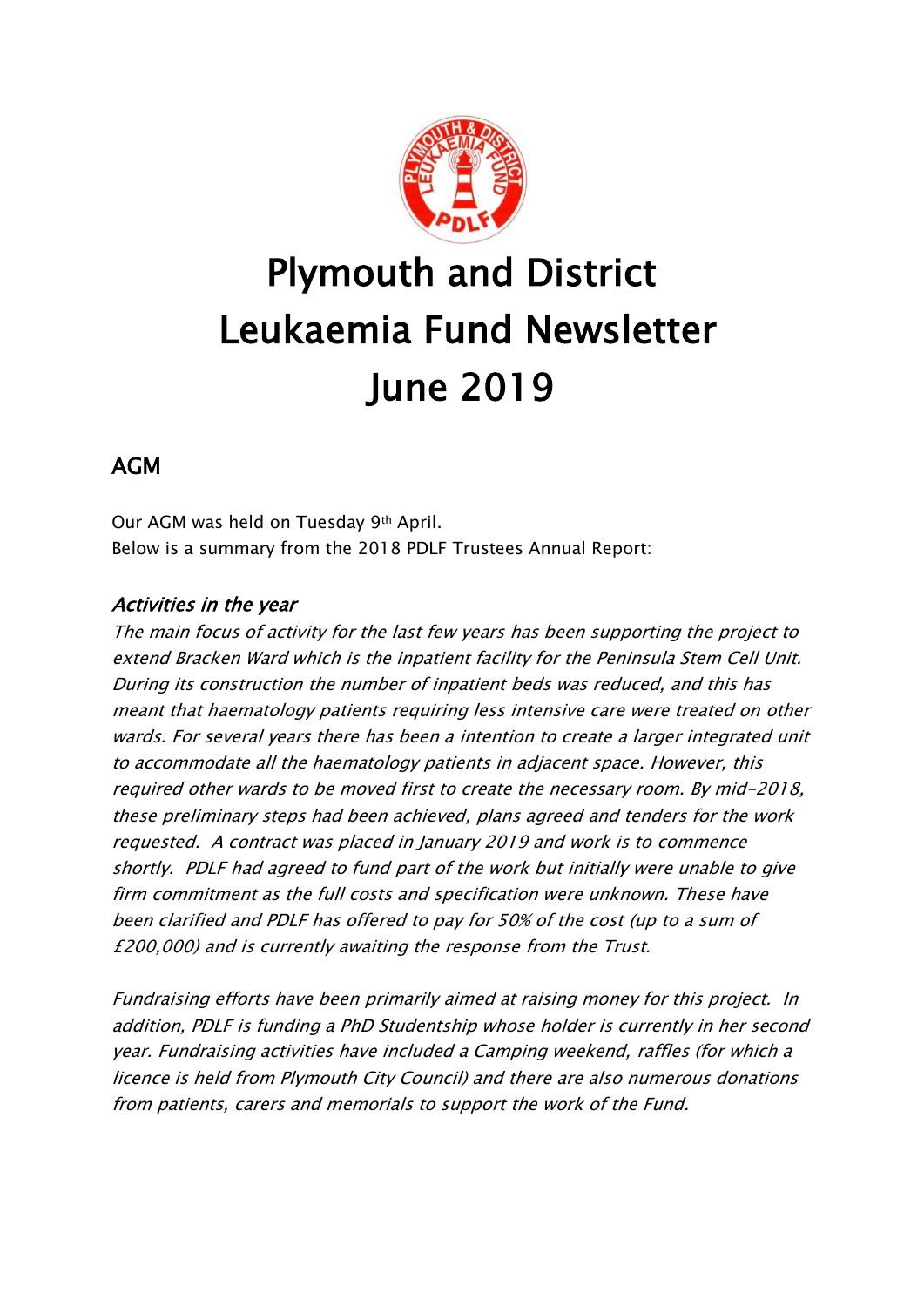#### Public Benefit

PDLF funds improvements in facilities for patients with malignant haematological conditions and which they would not receive in the current state of the NHS. The research contributes to improvements in medical progress, understanding and treatment of these devastating diseases. Any member of the public can develop these diseases, at any age, and their relatives and friends are severely affected. These funds are spent to benefit people living in Plymouth and SW Peninsula geographical area.

#### Financial Review

Despite the large commitment (£200,000) for the extension of Bracken Ward, because PDLF has been fundraising for several years and there have been delays in the implementation of the project, the funds are available to cover the current commitments (which are outlined in the Financial Statement). There are no debts or loans and the Fund does not own property. We have a Financial Policy which states the employment is via third parties to whom a grant is made and is on a fixed term basis. The investment philosophy is low risk with protection of capital. The capital held by PDLF will substantially fall when the ward project is completed. Expenditure is agreed by Trustees and requires two signatures from nominated Trustees. No funds are held with custodian trustees.

#### Looking forward

PDLF is hopeful that 2019 will see the completion of the extension of Bracken Ward with benefit to local haematology patients. This will be the culmination of several years' work.

Following the meeting there was a very interesting and informative talk from Sean Carey, Principal Clinical Scientist about Stem Cell Transplants: finding a match.

# Fund raising & Donations

#### London Marathon



Carwyn Lewis ran the London Marathon in memory of his Fatherin-law, Malcolm Leftley and raised £971 for PDLF (& rising). The family wanted to thank the nursing staff for their hard work and dedication, as they work tirelessly to look after all the very ill patients. We, in turn thank them for their support.

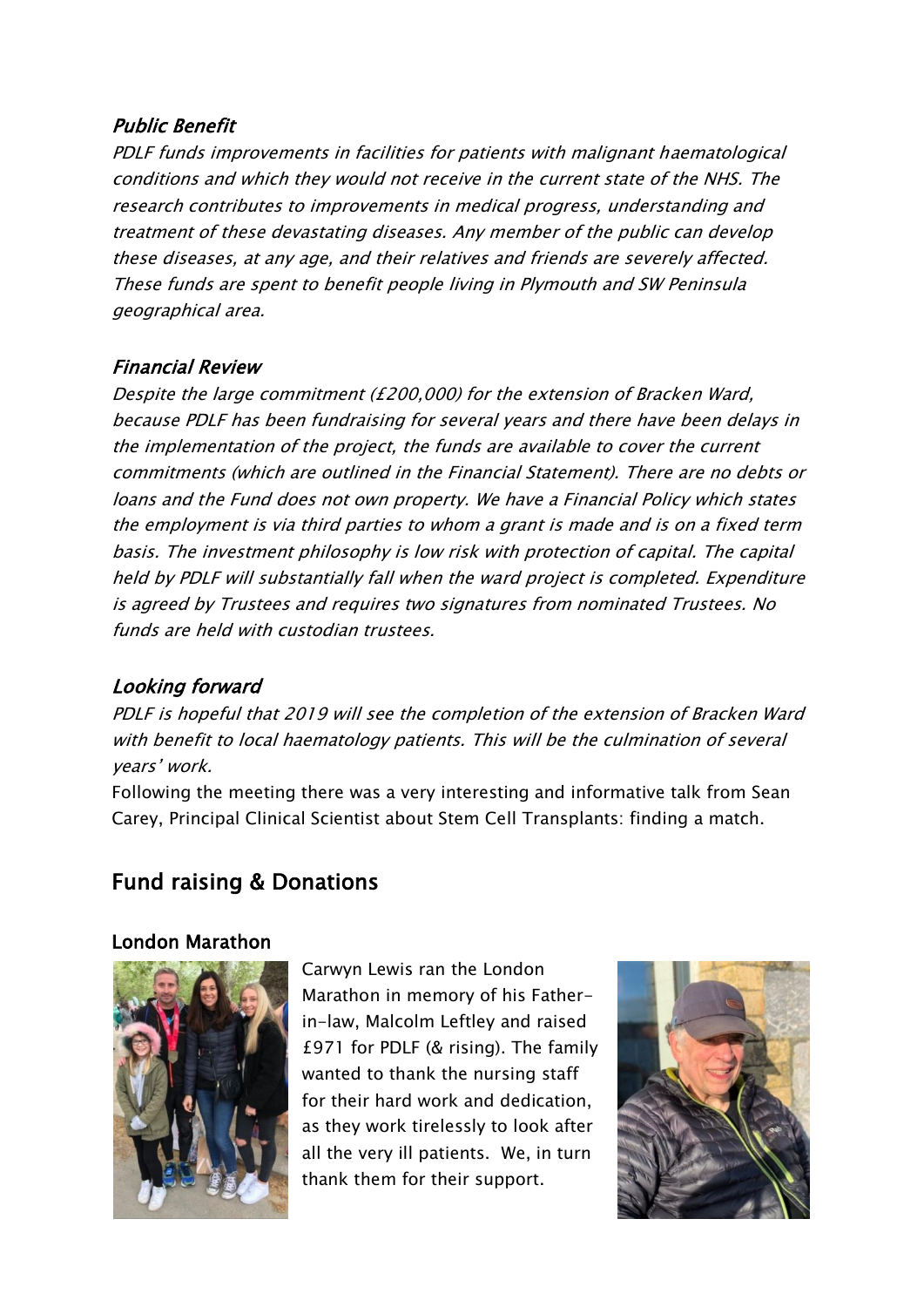#### Asda

For those who do not shop at Asda, you may not be aware that they operate a green token scheme. When a shopper spends a certain amount, they are given green tokens which they can vote for a local charity with. A cheque was recently received by PDLF for the value of £200.00

#### Trematon WI Coffee Morning

Thank you to Dawn James and the Trematon WI who raised £462 from their coffee morning and raffle.

#### River Dart Country Park Weekend: 14th – 16th Sept.

To mark the 25th Anniversary of Chris Allen being a



trustee of PDLF he organised a Camping and Caravan weekend at the River Dart Country Park, and raised £451.00 for PDLF including money raised



in collection tins at GT Motorcycles Legends Cafe. Thank you to everyone involved.

## Update from the ward extension

As reported in the AGM Extract above, the ward extension work started earlier in the year. These photos were taken in early May and as I type, the first bay is open and being used by patients.

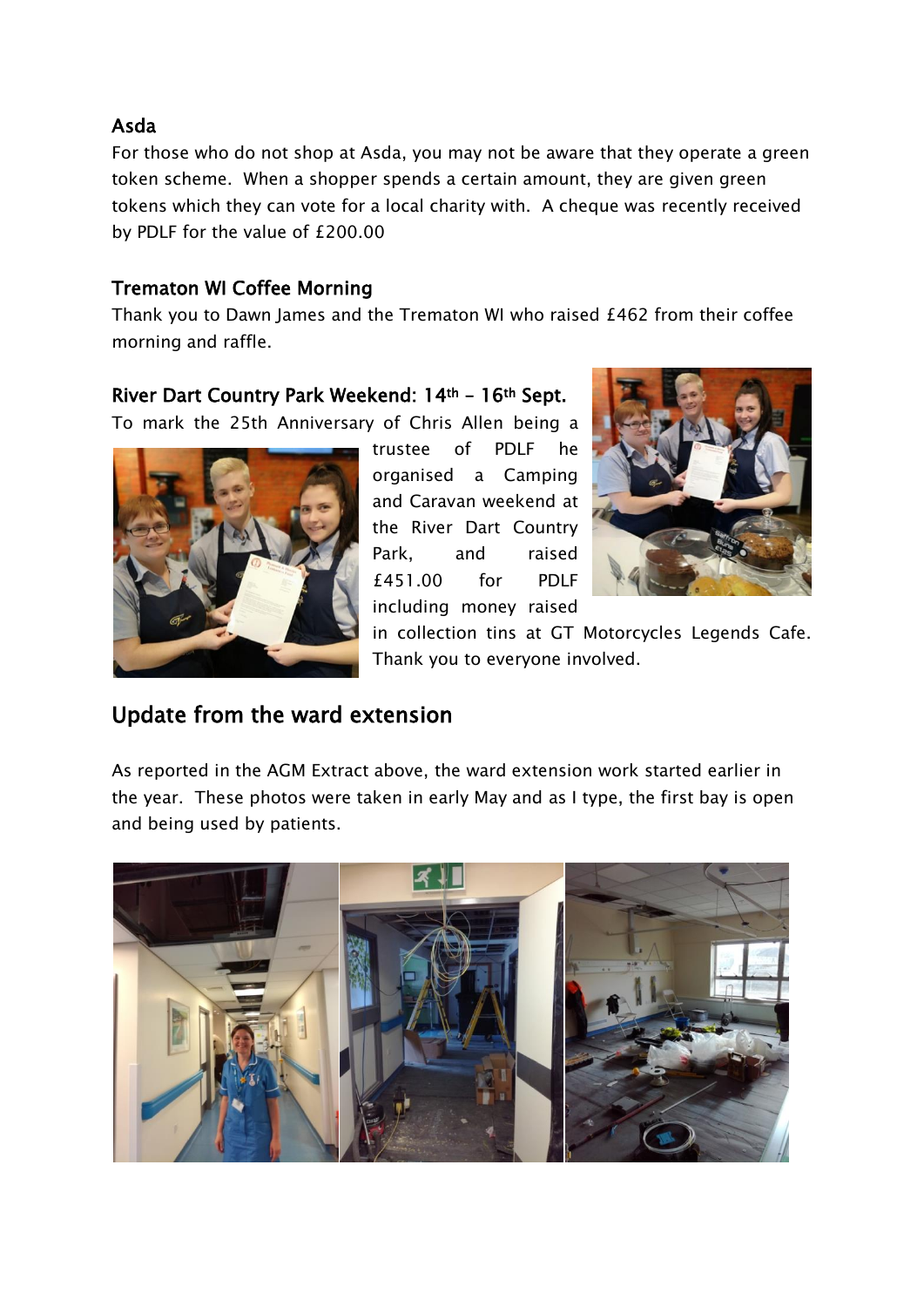## EBMT

PDLF funded the registrations for 3 nurses to attend the 45th Annual Meeting of European Society for Blood and Marrow Transplantation in Frankfurt, Germany.

# Farewells on the Unit

This is a photograph taken at Carole Armitage's retirement in October. Carole is the lady standing third from the left. I asked Carole to write a piece about her very important work as I'm sure you will be interested to know



about the work that goes on behind the scenes.

Carole's colleague Lucy Webber, who is standing at the far left of the photograph, will be continuing this important work; Haematology welcomes you to the team. With the advent of Payment by Results (PBR), the Hospital was paid per patient, so accurate coding of diseases and relevant long term conditions became more important. The expansion of the amount of codes we could assign (there is basically no limit) on the computer systems we use. As a result of this the coding department has now expanded to 24 coders, some of whom specialise in certain areas of medicine i.e. Haematology ,Oncology Paediatric Oncology.

All coders are now expected to become Accredited Clinical Coders (ACC) after approximately 3 years of coding experience. The qualification started in 1999 and I was one of the first coders in Derriford to take and pass it in 2004. That is not the end of coder's exams. Every 3 years coders have to re-validate their coding knowledge, by undertaking a week's worth of classroom study, followed by a day of examinations, to allow them to continue to practice.

Once I had gained my accredited status, I became the lead coder for Oncology, Haematology & Immunology.

It is a very busy Speciality. Over the years, we as a team have improved the way we record all information related to patients who have had treatment within the department and therefore maximise the amount of information that can be coded which in turn produces more income (under Payment by Results). We as a team realised that we were missing lots of coding data which was resulting not only in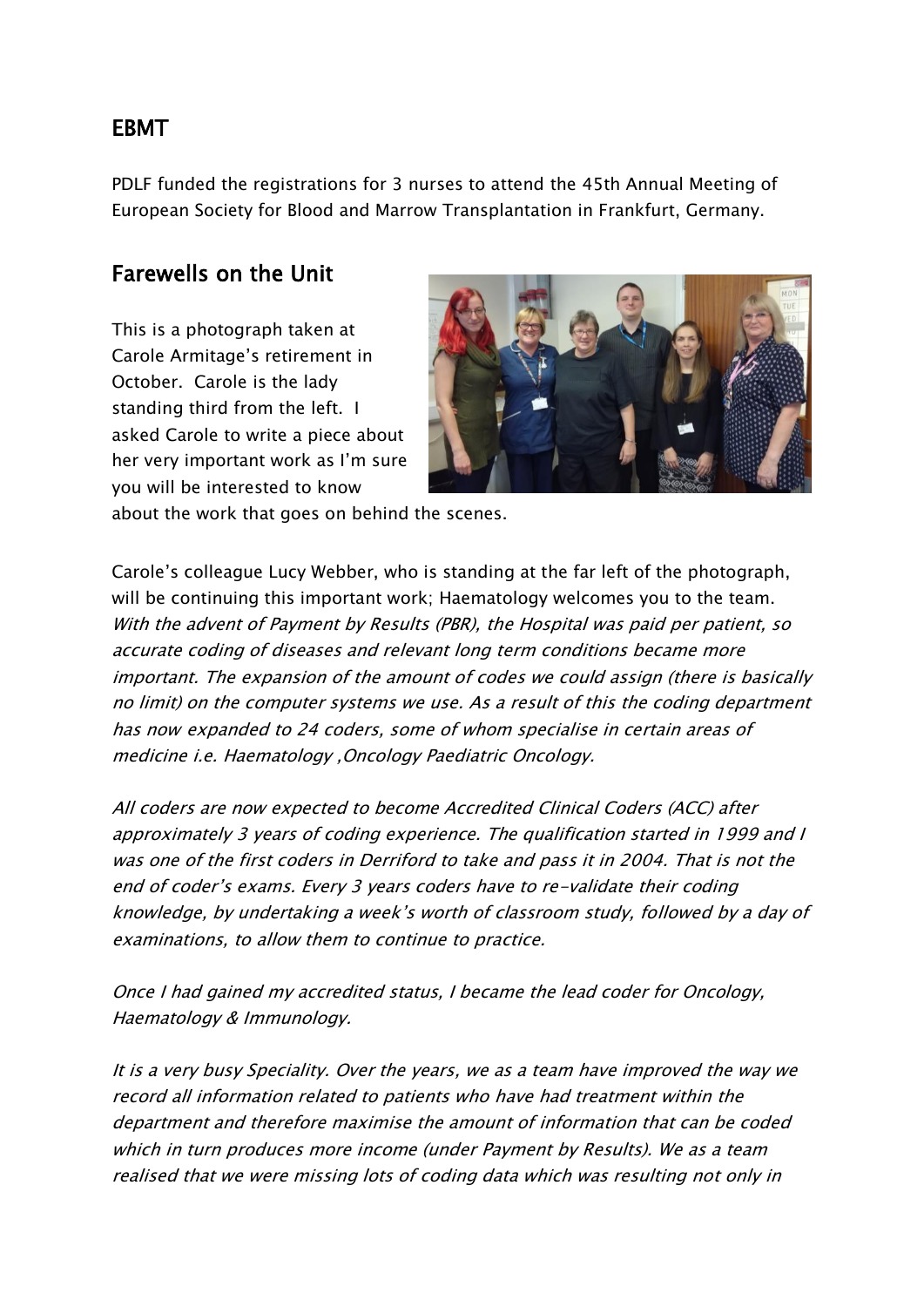loss of income but more importantly not truly reflecting in how hard the clinical staff were working.

The Haematology staff fully embraced the reasons , on why I used to 'badger' them with explanations about what they do and why they do it (and hopefully don't consider me to a pain). We have become a team all working in our different ways for the patient.

I retired in October and have handed on the coding mantle to Lucy Webber. I know that the Haematology department will continue making sure that with accurate information and team work they receive the due recognition they deserve. I in the meantime will be studying about Anglo-Saxons in Ancient Briton.

# Forthcoming Event - A Parish Plod

A scenic 9 mile walk from The White Thorn in Shaugh Prior, taking you via Cadover, the Skylark in Clearbrook to the Royal Oak in Meavy on Saturday 20th July. This has been organised by Alisha West and friends in aid of PDLF in memory of her Grandmother and another lady in Shaugh Prior.

# Fundraising from years past

When recently sorting through some old photographs I found these two taken in the late 90's. It was a bed push through the streets of Plymouth to collect money for





PDLF.

Jane Gilliam and I still work on the unit although we both had a break. We had a very enjoyable day and we raised some money along the way. I hope it might inspire others to consider a fund raising activity which I can feature in my newsletter.